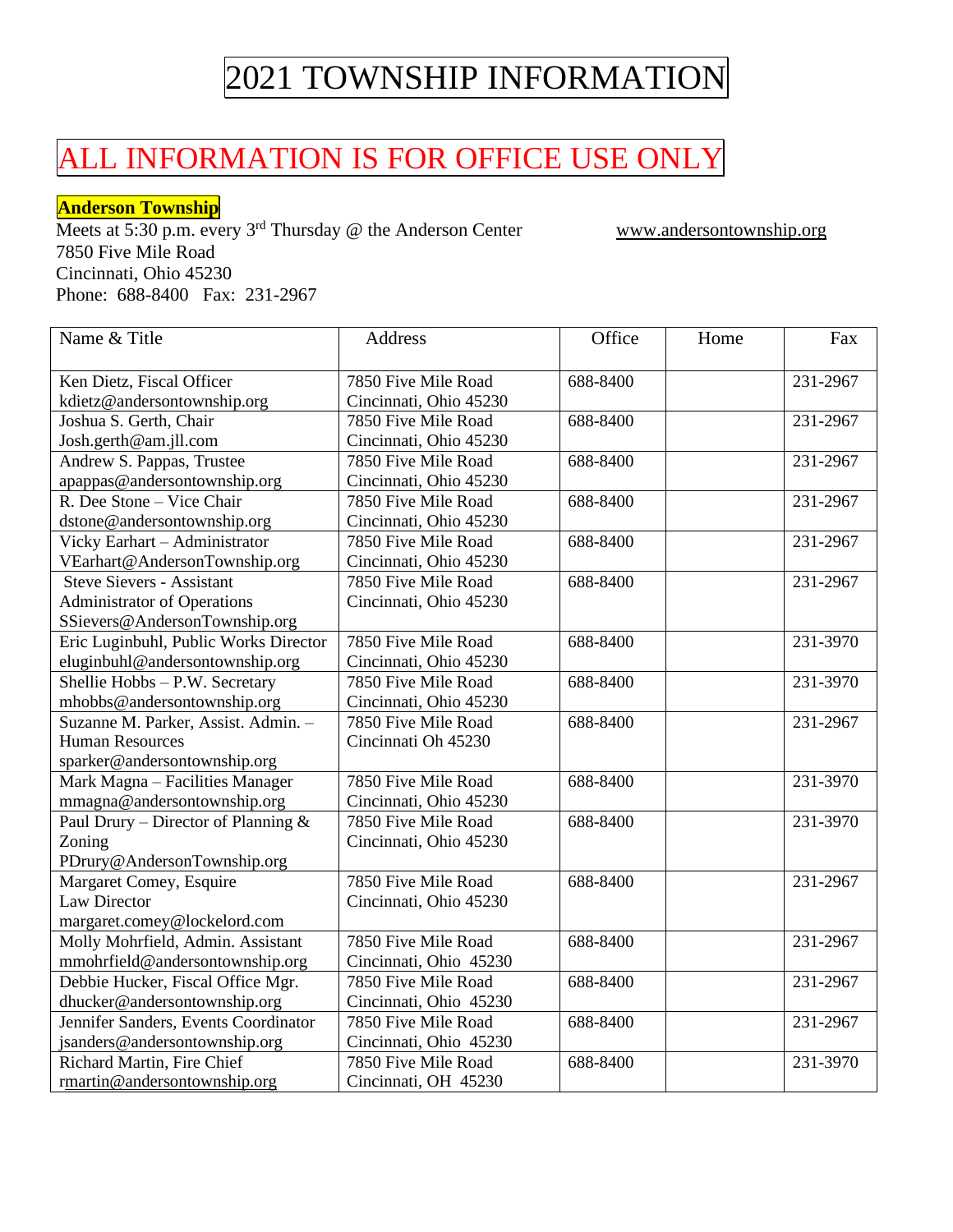#### **Colerain Township**

[www.colerain.org](http://www.colerain.org/)

Trustees' Chamber in Government Complex **SEND ALL ROAD MAINTENANCE MAIL** 4200 Springdale Road **TO PUBLIC WORKS, 4160 SPRINGDALE** Cincinnati, Ohio 45251 **ROAD, 45251. ROAD, 45251. SEND ALL ROAD** Phone: 385-7500 Fax: 245-6503 **MAINTENANCE CALLS TO 385-7502.**

Meets 2nd Tuesday of each month at 7:00 p.m. at the Trustees' Chamber in Government Complex

**Meeting Dates for the year 2021: 1/12; 2/9; 3/9; 4/13; 4/27; 5/11; 5/25; 6/8; 6/22; 7/13; 7/27; 8/10; 8/24; 9/14; 9/28; 10/12; 10/26; 11/9; 12/14**

| Name & Title                     | <b>Address</b>         | <b>Office</b> | Home | Fax      |
|----------------------------------|------------------------|---------------|------|----------|
| Jeff Weckbach, Assistant         | 4200 Springdale Road   | 923-5016      |      | 245-6503 |
| Administrator                    | Cincinnati, Ohio 45251 |               |      |          |
| jweckbach@colerain.org           |                        |               |      |          |
| Geoff Milz, Administrator        | 4200 Springdale Road   | 923-5000      |      | 245-6503 |
| gmilz@colerain.org               | Cincinnati, Ohio 45251 |               |      |          |
| Raj Rajagopal, Trustee           | 4200 Springdale Road   | 923-5008      |      | 245-6503 |
| rrajagopal@colerain.org          | Cincinnati, Ohio 45251 |               |      |          |
| Matt Wahlert, Trustee            | 4200 Springdale Road   | 923-5002      |      | 245-6503 |
| mwahlert@colerain.org            | Cincinnati, Ohio 45251 |               |      |          |
| Dan Unger, Trustee               | 4200 Springdale Road   | 923-5004      |      | 245-6503 |
| dunger@colerain.org              | Cincinnati, Ohio 45251 |               |      |          |
| Jeff Baker, Fiscal Officer -     | 4200 Springdale Road   | 923-5006      |      | 245-6503 |
| jbaker@colerain.org              | Cincinnati, Ohio 45251 |               |      |          |
| Jackie O'Connell, Director of    | 4160 Springdale Rd.    | 245-5729      |      | 245-6503 |
| <b>Public Services</b>           | Cincinnati, Ohio 45251 |               |      |          |
| joconnell@colerain.org           |                        |               |      |          |
| Mike Ionna, Director of Planning | 4200 Springdale Road   | 923-5012      |      | 245-6503 |
| & Zoning mionna@colerain.org     | Cincinnati, Ohio 45251 |               |      |          |
|                                  |                        |               |      |          |
|                                  |                        |               |      |          |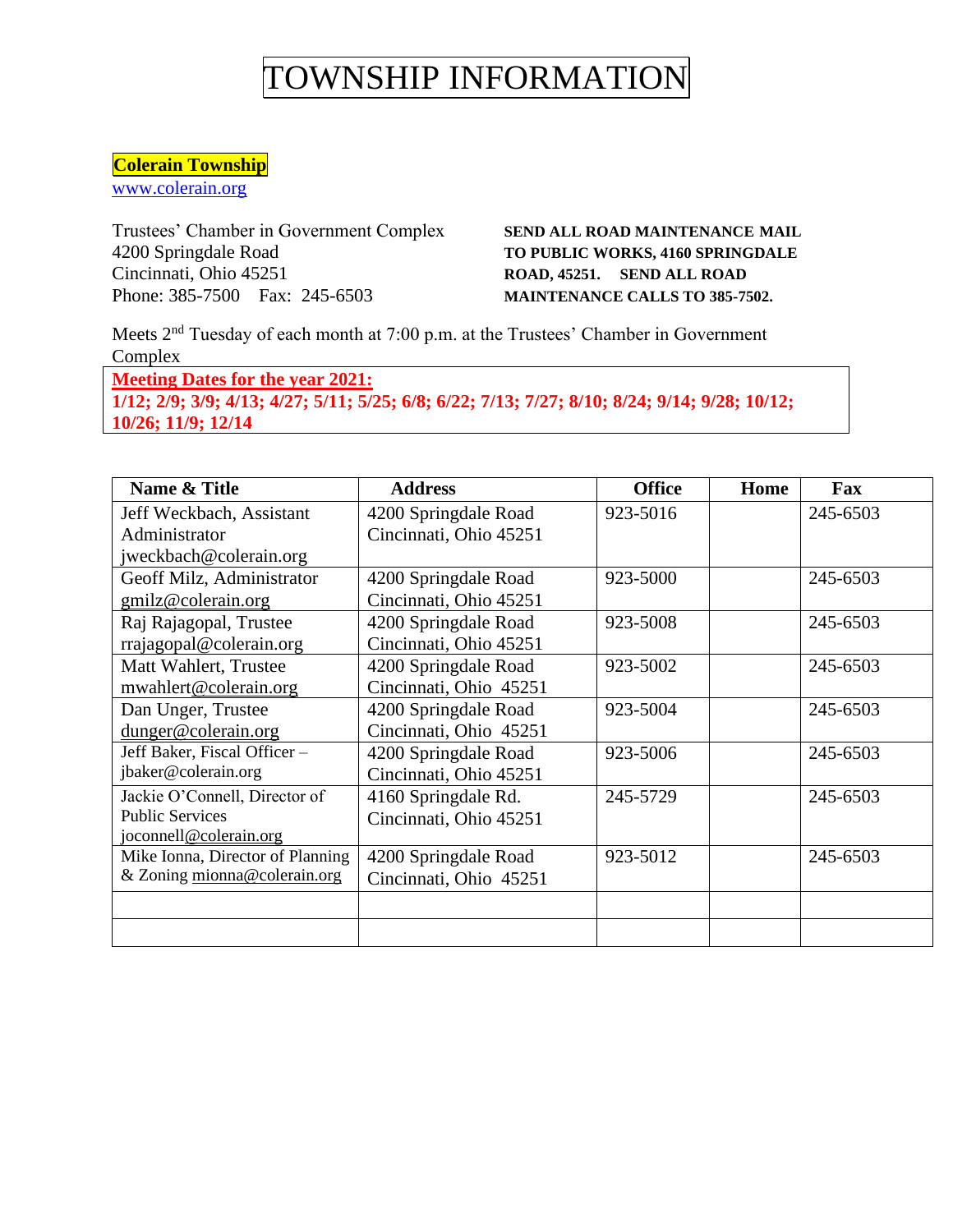### **Columbia Township**

Meets 2<sup>nd</sup> Tuesday @ 6:00 P.M. in the Township Building 5686 Kenwood Road Cincinnati, Ohio 45227-1306 Phone: 561-6046 Fax: 561-6981

| Name & Title                    | <b>Address</b>         | <b>Office</b> | Home     | Fax      |
|---------------------------------|------------------------|---------------|----------|----------|
| Caroline Heekin, Fiscal Officer | 5686 Kenwood Road      | 272-7867      |          | 561-6981 |
| cheekin@columbiatwp.org         | Cincinnati, Ohio 45227 |               |          |          |
| Melissa Taylor, Administrator   | 5686 Kenwood Road.     | 561-6046      |          | 561-6981 |
| melissa@columbiatwp.org         | Cincinnati, Ohio 45227 | $X-302$       |          |          |
| Brian Lamar, Trustee - Vice     | 5686 Kenwood Road.     | 272-7871      |          | 561-6981 |
| President                       | Cincinnati, Ohio 45227 |               |          |          |
| ckritikos@columbiatwp.org       |                        |               |          |          |
| David J. Kubicki, Trustee -     | 7912 Ashley View Dr.   | 272-7870      | 561-3591 | 561-6981 |
| President                       | Cinti, Ohio 45227-3953 |               |          |          |
| dkubicki@columbiatwp.org        |                        |               |          |          |
| Susan Hughes, Trustee           | 5530 Ehrling Road      | 462-1288      | 561-6860 | 561-6981 |
| shughes@columbiatwp.org         | Cincinnati, Ohio 45227 |               |          |          |
| John Servizzi, Road Super.      | 5686 Kenwood Road      | 200-1480      | 561-5453 | 561-6981 |
| maintenance@columbiatwp.org     | Cincinnati, Ohio 45227 |               |          |          |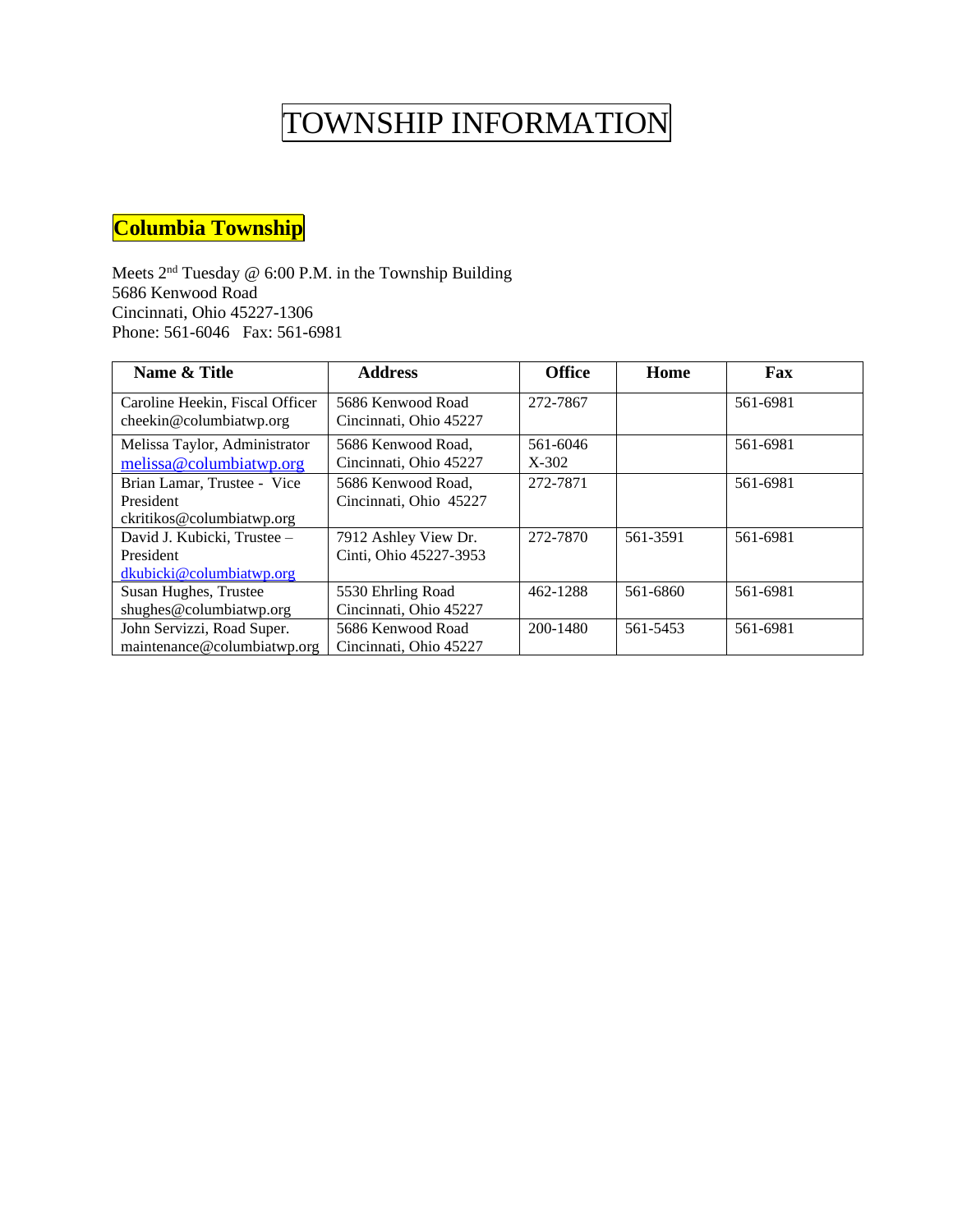### **Crosby Township**

#### **Meets 2nd Monday of each Month @Senior Center 7:00 PM**

8910 Willey Road Crosby Township, OH 45030 Phone: 738-1440 Fax: 738-4310

#### *MAINTENANCE BUILDING*

9081 Willey Road Crosby Township, OH 45030 Phone: (513) 738-2046 or (513) 738-1440 Fax: (513) 738-2048

#### *FIRE DEPARTMENT*

9139 Baughman Road Crosby Township, OH 45030 Phone: (513) 738-1831 Fax: (513) 738-1830

| Name & Title                 | <b>Address</b>        | <b>Office</b>    | Home     | Fax      |
|------------------------------|-----------------------|------------------|----------|----------|
| Dennis Heyob, Trustee        | 7850 New Haven Road   | 738-1440         | 738-1794 | 738-4310 |
| dheyob@crosbytwp.org         | Harrison, OH 45030    | $C-236-5160$     |          |          |
|                              |                       |                  |          |          |
| Doug Lohman, Trustee         | 9220 New Haven Road   | 738-1440         | 367-6562 | 738-4310 |
| dlohman@crosbytwp.org        | Harrison, OH 45030    | C-503-7736       |          |          |
| Jim Niehaus, President       | 10604 Chipstone Dr.   | 738-1440         | 738-3825 | 738-4310 |
| jniehaus@crosbytwp.org       | Harrison, OH 45030    | C-827-8196       |          |          |
|                              |                       |                  |          |          |
| Matthew C. Wallace, Fiscal   | 10290 Tule Lane       | 738-1440         | n/a      | 738-4310 |
| Officer                      | Harrison, OH 45030    | $C - 404 - 0125$ |          |          |
| mwallace@crosbytwp.org       |                       |                  |          |          |
| Harry Meyers, Maint.         | 10639 Chipstone Dr.   | 738-2046         | 738-1592 | 738-4310 |
| Supervisor                   | Harrison, OH 45030    | $C - 317 - 1462$ |          |          |
| hmeyers@crosbytwp.org        |                       |                  |          |          |
| Rick Espel, Zoning Inspector | 11669 Oxford Road     | 738-1440         | 738-4812 | 738-4310 |
| Erictespel14@gmail.com       | Harrison, OH 45030    | $C - 317 - 2884$ |          |          |
| Brenda Jackson, Community    | 10581 Chipstone Drive | 738-1440         | 738-7339 | 738-4310 |
| Coordinator                  | Harrison, OH 45030    | $C - 889 - 9183$ |          |          |
| bjackson@crosbytwp.org       |                       |                  |          |          |
| Jason Davis, Fire Chief      | 9139 Baughman Road    | 738-1831         |          | 738-1830 |
| chiefdavis@crosbytwp.org     | Crosby Township, OH   | $C - 317 - 1817$ |          |          |
|                              | 45030                 |                  |          |          |
|                              |                       |                  |          |          |
|                              |                       |                  |          |          |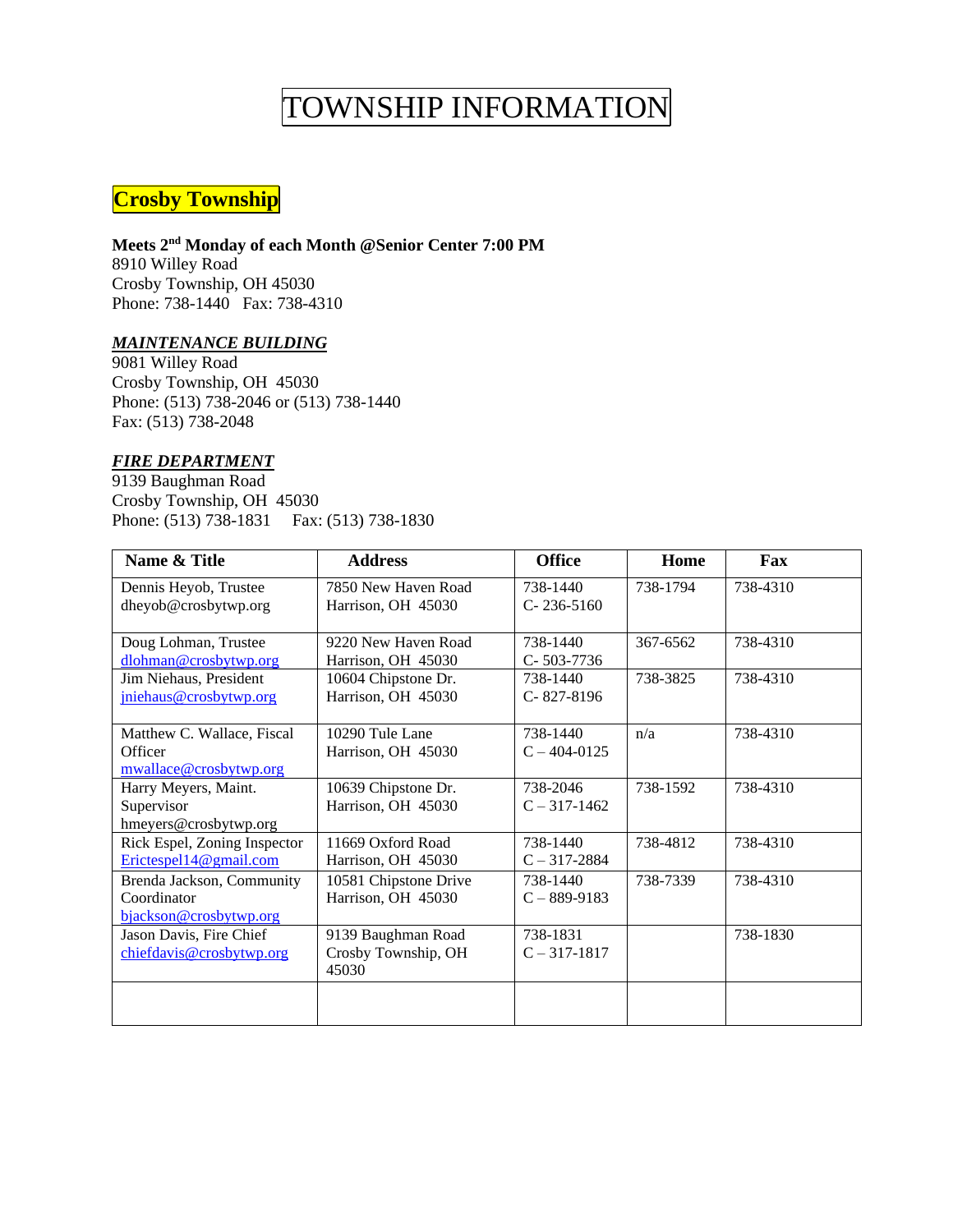#### **Delhi Township**

Meets  $2<sup>nd</sup>$  and Last Wednesday of the Month @ 6:00 P.M. 934 Neeb Road Cincinnati, Ohio 45233-4101 Phone: 922-3111 Fax: 922-9315 [www.delhi.oh.us](http://www.delhi.oh.us/)

#### **NOTE: SEND ALL ROAD MANTENANCE MAIL TO PUBLIC WORKS DIRECTOR**

| Name & Title                     | <b>Address</b>                   | <b>Office</b> | <b>Cell</b>  | Fax      |
|----------------------------------|----------------------------------|---------------|--------------|----------|
|                                  |                                  | <b>Phone</b>  |              |          |
| James J. Luebbe, Fiscal Officer  | Administration                   | 922-3111      |              | 922-9315 |
| jluebbe@delhi.oh.us              | 934 Neeb Road                    |               |              |          |
| term: 4-01-2016 to 3-31-2020     | Cincinnati, Ohio 45233           |               |              |          |
| Cheryl A. Sieve, Trustee         | Administration                   | 922-3111      | 235-7416     | 922-9315 |
| csieve@delhi.oh.us               | 934 Neeb Road                    |               |              |          |
| Term: 01-01-2018 to 12-31-2021   | Cincinnati, Ohio 45233           |               |              |          |
| Michael D. Davis, Trustee        | Administration                   | 922-3111      |              | 922-9315 |
| mdavis@delhi.oh.us               | 934 Neeb Road                    |               |              |          |
| Term: 01-01-2018 to 12-31-2021   | Cincinnati, OH 45233             |               |              |          |
| Rose K. Stertz, Board Chair      | Administration                   | 922-3111      |              | 922-9315 |
| rstertz@delhi.oh.us              | 934 Neeb Road                    |               |              |          |
| Term: 01-01-2020 to 12-31-2023   | Cincinnati, OH 45233             |               |              |          |
| Jack Cameron, Administrator      | Administration                   | 922-3111      | 256-7680     | 922-9315 |
| jcameron@delhi.oh.us             | 934 Neeb Road                    |               |              |          |
|                                  | Cincinnati, OH 45233             |               |              |          |
| Lori Studt - Administrative      | Administration                   | 922-3111      |              | 922-9315 |
| Assistant                        | 934 Neeb Road                    |               |              |          |
| LStudt@delhi.oh.us               | Cincinnati, Ohio 45233           |               |              |          |
| Gregory J. Delong, Director of   | Dept Devel Services              | 922-2705      | 937-554-3011 | 922-8767 |
| <b>Community Development</b>     | 697 Neeb Road                    |               |              |          |
| gdelong@delhi.oh.us              | Cincinnati, OH 45233             |               |              |          |
| Douglas S. Campbell, Fire Chief  | Fire Headquarters                | 922-2011      | 484-3303     | 922-8767 |
| dcampbell@delhi.oh.us            | 697 Neeb Road                    |               |              |          |
|                                  | Cincinnati, Ohio 45233           |               |              |          |
| Jesse L. Moore Jr., Asst. Fire   | Fire Headquarters                | 922-2011      | 484-3305     | 922-8767 |
| Chief                            | 697 Neeb Road                    |               |              |          |
| jmoore@delhi.oh.us               | Cincinnati, OH 45233             |               |              |          |
| James A. Howarth, Police Chief   | Police Department                | 922-0060      | 379-1904     | 922-0127 |
| jhowarth@delhi.oh.us             | 934 Neeb Road                    |               |              |          |
|                                  | Cincinnati, Ohio 45233           |               |              |          |
| Jeffery S. Braun, Asst. Chief    | Police Department                | 922-0060      | 236-5632     | 922-0127 |
| jbraun@delhi.oh.us               | 934 Neeb Road                    |               |              |          |
|                                  | Cincinnati, Ohio 45233           |               |              |          |
| Randy M. Supe, Interim P&R       | Parks & Recreation               | 451-3300      | 608-3076     | 922-9600 |
| Director                         | 697 Neeb Road 2 <sup>nd</sup> Fl |               |              |          |
| rsupe2@delhi.oh.us               | Cincinnati, OH 45233             |               |              |          |
| Daniel T. Ryan, Parks &          | Parks & Recreation               | 451-3300      | 379-1382     | 922-9600 |
| <b>Facilities Coordinator</b>    | 697 Neeb Road 2 <sup>nd</sup> Fl |               |              |          |
| dryan@delhi.oh.us                | Cincinnati, OH 45233             |               |              |          |
| Ronald A. Ripperger, Director of | Public Works                     | 922-8609      | 532-7000     | 922-8635 |
| Public Works                     | 665 Neeb Road                    |               |              |          |
| rripperger@delhi.oh.us           | Cincinnati, Ohio 45233           |               |              |          |
| Jonathan G. Gelhausen, P.W.      | Public Works                     | 922-8609      | 470-2048     | 922-8635 |
| Project Supervisor/Assistant     | 665 Neeb Road                    |               |              |          |
| Director jgelhausen@delhi.oh.us  | Cincinnati, OH 45233             |               |              |          |

*Other Fire Stations:*

**Station #30 6321 Rapid Run Road, Cinti, OH 45233 P-(513) 941-3060 F-(513) 941-4679 Station #36 440 Greenwell Ave, Cinti, OH 45238 P-(513) 922-8990 F-(513) 922-6999**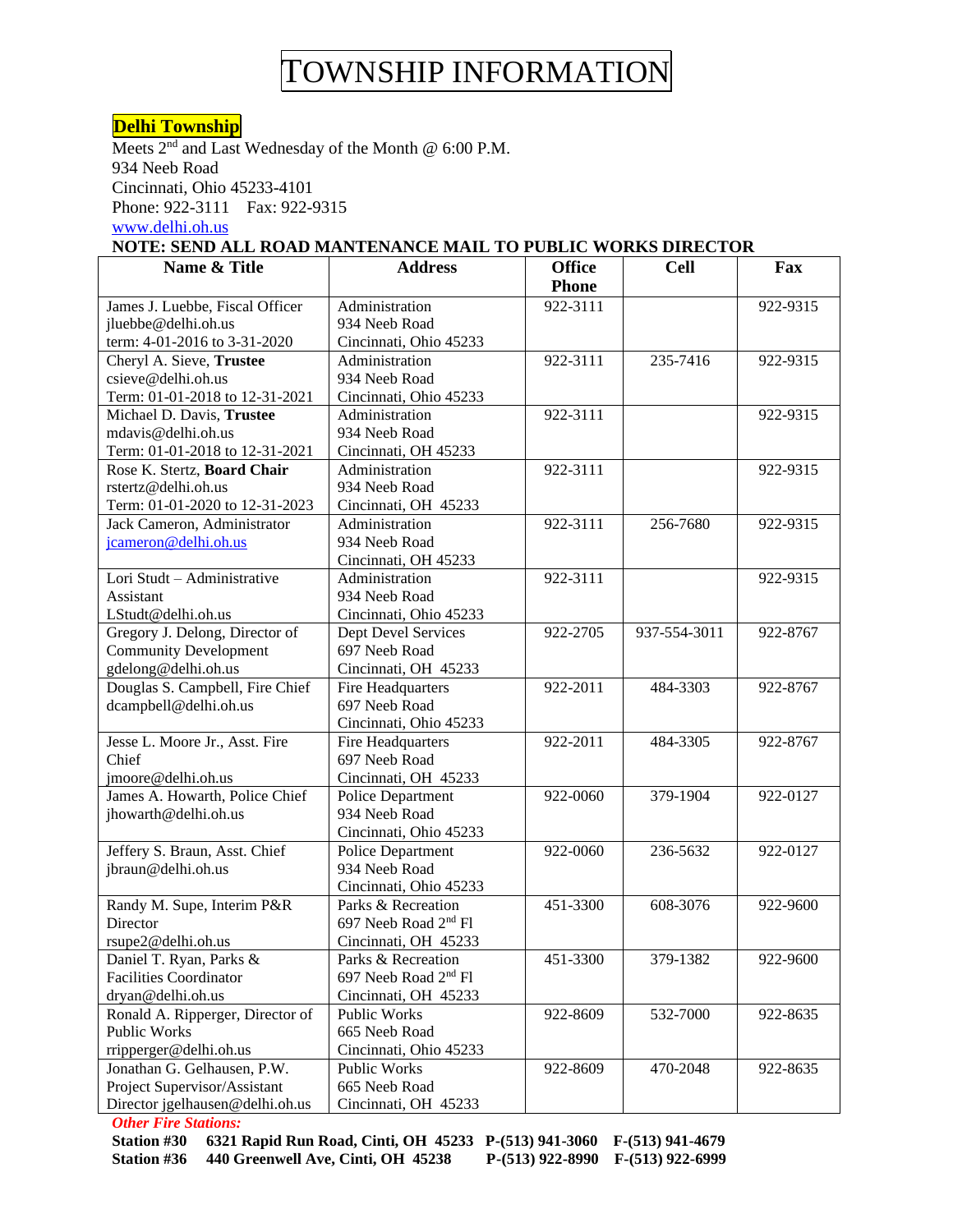### **Green Township**

Meets  $2<sup>nd</sup>$  and  $4<sup>th</sup>$  Mondays @ 5:30 P.M. in the Administration Building www.greentwp.org 6303 Harrison Avenue Cincinnati, Ohio 45247-7818 Phone: 574-4848 Fax: 574-6260

**Name & Title Address Defice Home Fax** Thomas J. Straus, Fiscal Officer tstraus@greentwp.org 6303 Harrison Ave Cincinnati, Ohio 45247 574-4848 574-6150 574-6260 Tony Rosiello, Vice Chairman trosiello@greentwp.org 6303 Harrison Ave Cincinnati, Ohio 45247 574-4848 922-0221 574-6260 Triffon Callos, Chairman tcallos@greentwp.org 6303 Harrison Ave Cincinnati, Ohio 45247 574-4848 236-3398 (Cell) 574-6260 David Linnenberg, Trustee dlinnenberg@greentwp.org 6303 Harrison Ave Cincinnati, OH 45247 574-4848 290-4035 (Cell) 574-6260 Frank Birkenhauer – Administrator fbirkenhauer@greentwp.org 6303 Harrison Ave Cincinnati, Ohio 45247 574-4848 Cell – 382-0687 871-9369 574-6260 Joe Lambing Director of Public Services [jlambing@greentwp.org](mailto:jlambing@greentwp.org) 6303 Harrison Ave Cincinnati, Ohio 45247 574-8832 Cell – 678-3863 598-3097 Adam Goetzman, Development Director [agoetzman@greentwp.org](mailto:agoetzman@greentwp.org) 6303 Harrison Ave Cincinnati, Ohio 45247 574-4848 661-7303 574-6260 Randy Ludwig, Road Maintenance Forman [rludwig@greentwp.org](mailto:rludwig@greentwp.org) 6303 Harrison Ave Cincinnati, Ohio 45247 574-8832 Cell – 678-3872 598-3097 Butch Nanney, Asst. Director of Public Services [bnanney@greentwp.org](mailto:bnanney@greentwp.org) 6303 Harrison Ave Cincinnati, Ohio 45247 574-8832 Cell – 608-1291 451-7258 598-3097 Jim Vetter, Police Chief jvette[r@greentwp.org](mailto:bwest@greentwp.org) 6303 Harrison Ave Cincinnati, Ohio 45247 Cell 608-1291 574-8607 Jennifer Triantafilou, Executive Assisstant jtriantafilou@greentwp.org 6303 Harrison Ave Cincinnati, OH 45247 574-4848 574-6260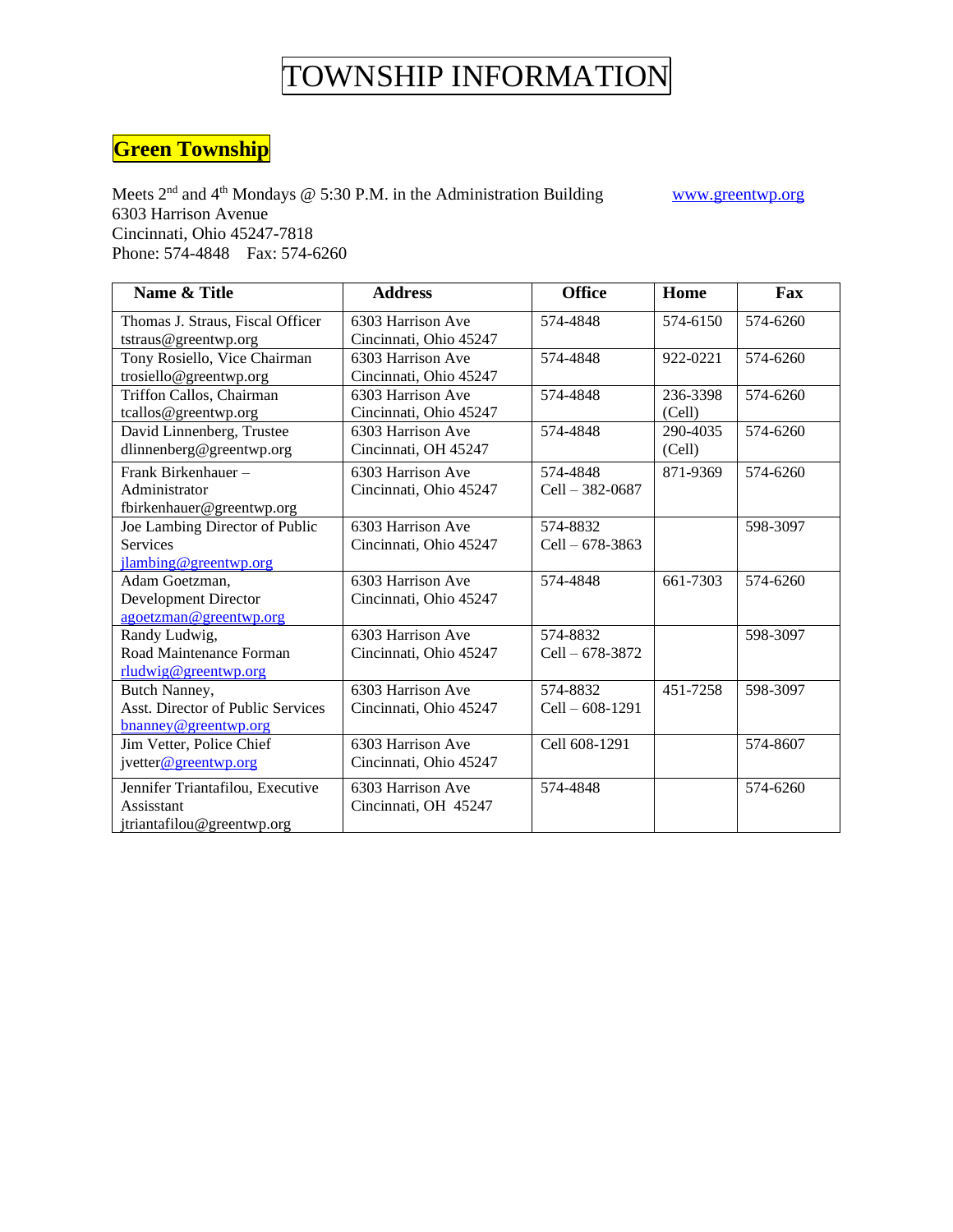### **Harrison Township**

Meets 3<sup>rd</sup> Wednesday @ 7:30 p.m. in the Community Center Building 300 George Street Harrison, Ohio 45030 Phone: 367-2111 Fax: 367-3592 www.harrisontownshipohio.com Phone: 367-2243 **SEND ALL MAIL TO ATTN: RICHARD DOLE**

Name & Title **Address** Address and Address and Address and Address and Address and Address and Address and Address and Taxable Taxa Richard Dole, Fiscal **Officer** richarddole@HarrisonTownshipOhio.com 300 George Street Harrison, OH 45030 367-2243 CELL 364- 4813 367-3592 Tom Losekamp, President tlosekamp@aol.com 300 George Street Harrison, OH 45030 202-8491 Cell – 317- 6731 367-0631 367-3592 Mark Louis, Trustee mlouis@Harrison TownshipOhio.com 300 George Street Harrison, OH 367-2243 Cell – 518- 3974 367-3592 Frederick A. Dole, Vice President freddole@fuse.net 300 George Street Harrison, OH 45030 202-8490  $Cell - 265-$ 6637 367-6376 367-3592 Lonnie Montavon, Receptionist lmontavon@harrisonohio.gov 300 George Street Harrison, OH 45030 202-8488 367-3592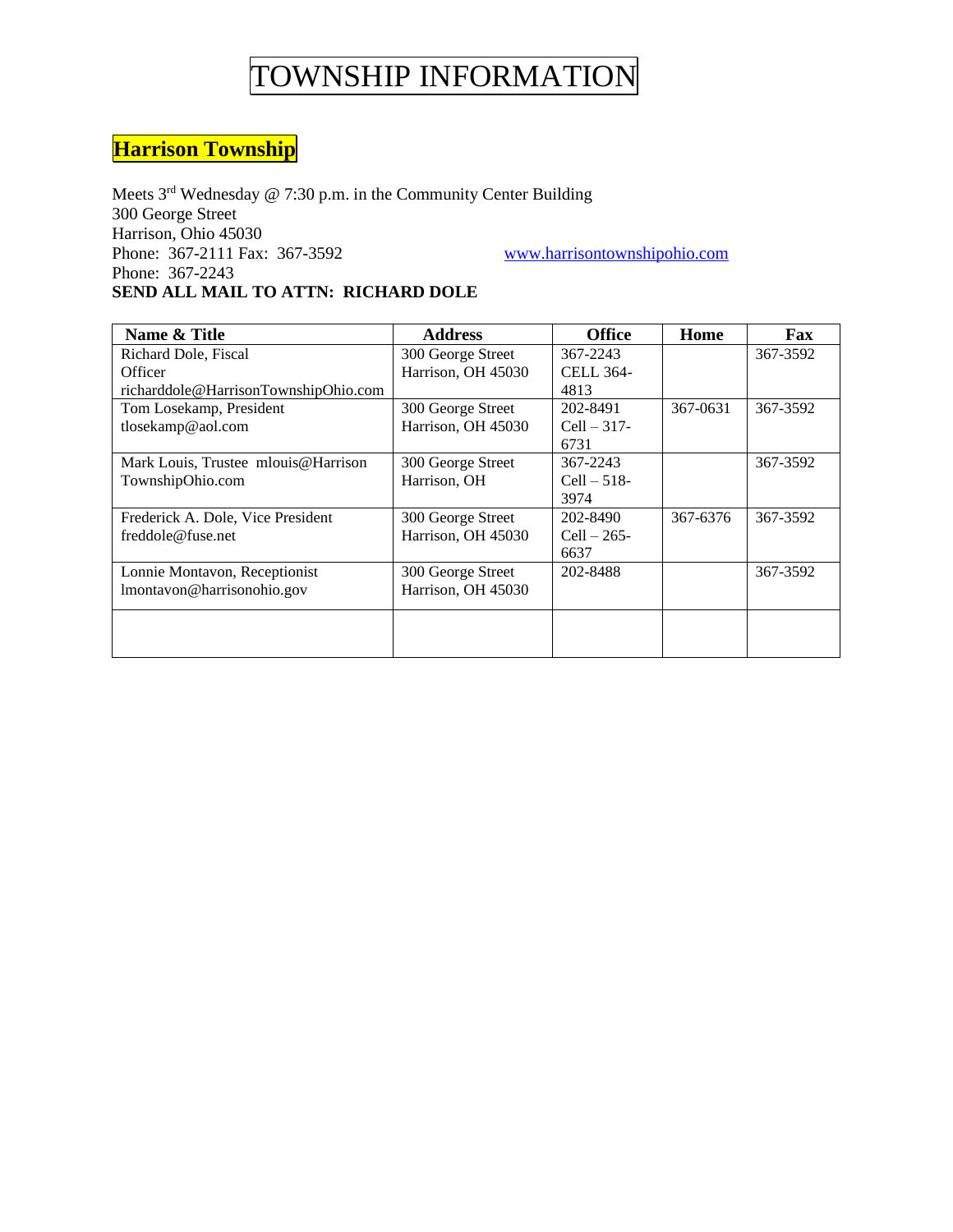### **Miami Township**

Meets 3<sup>rd</sup> Wednesday of the Month @ Township Building 7:00 P.M. 3780 Shady Lane<br>North Bend, OH 45052 www.miamitownship.org Phone: 941-2466 Fax: 941-9307

| Name & Title                     | <b>Address</b>         | <b>Office</b>       | Home     | Fax      |
|----------------------------------|------------------------|---------------------|----------|----------|
| Cindy Oser, Fiscal Officer       | 8126 Jordan Club Court | 941-2466            | 254-8911 | 941-9307 |
| administration@miamitownship.org | Cleves, Ohio 45002     | $Cell - 254 - 8911$ |          |          |
| Dan Blanton, Trustee             | 8663 Bridgetown Rd.    | 941-2466            | 373-9378 | 941-9307 |
| danielblanton@outlook.com        | Cleves, Ohio 45002     | $Cell - 373-9378$   |          |          |
| Jack E. Rininger, Trustee        | 9731 Mt. Nebo Road     | 941-2466            | 941-1970 | 941-9307 |
| auldbrig@aol.com                 | North Bend, Ohio 45052 | $Cell - 276 - 5413$ |          |          |
| Paul E. Beck, Trustee            | 7922 Bridgetown Road   | 941-2466            | 941-6035 | 941-9307 |
| paul.beck@miamitownship.org      | Cleves, Ohio 45002     | $Cell - 560 - 0141$ |          |          |
| Ron Miller,                      | 3568 Shady Lane        | 941-4557            | 941-1066 | 941-9307 |
| Maintenance Supt.                | North Bend, Ohio 45052 | $Cell - 305 - 5787$ |          |          |
| ron.miller@miamitownship.org     |                        |                     |          |          |
| Margie Ober - Admin. Assistant   | 3715 Shady Lane        | 941-2466            | 941-6382 | 941-9307 |
| administration@miamitownship.org | North Bend, Ohio 45052 |                     |          |          |
|                                  |                        |                     |          |          |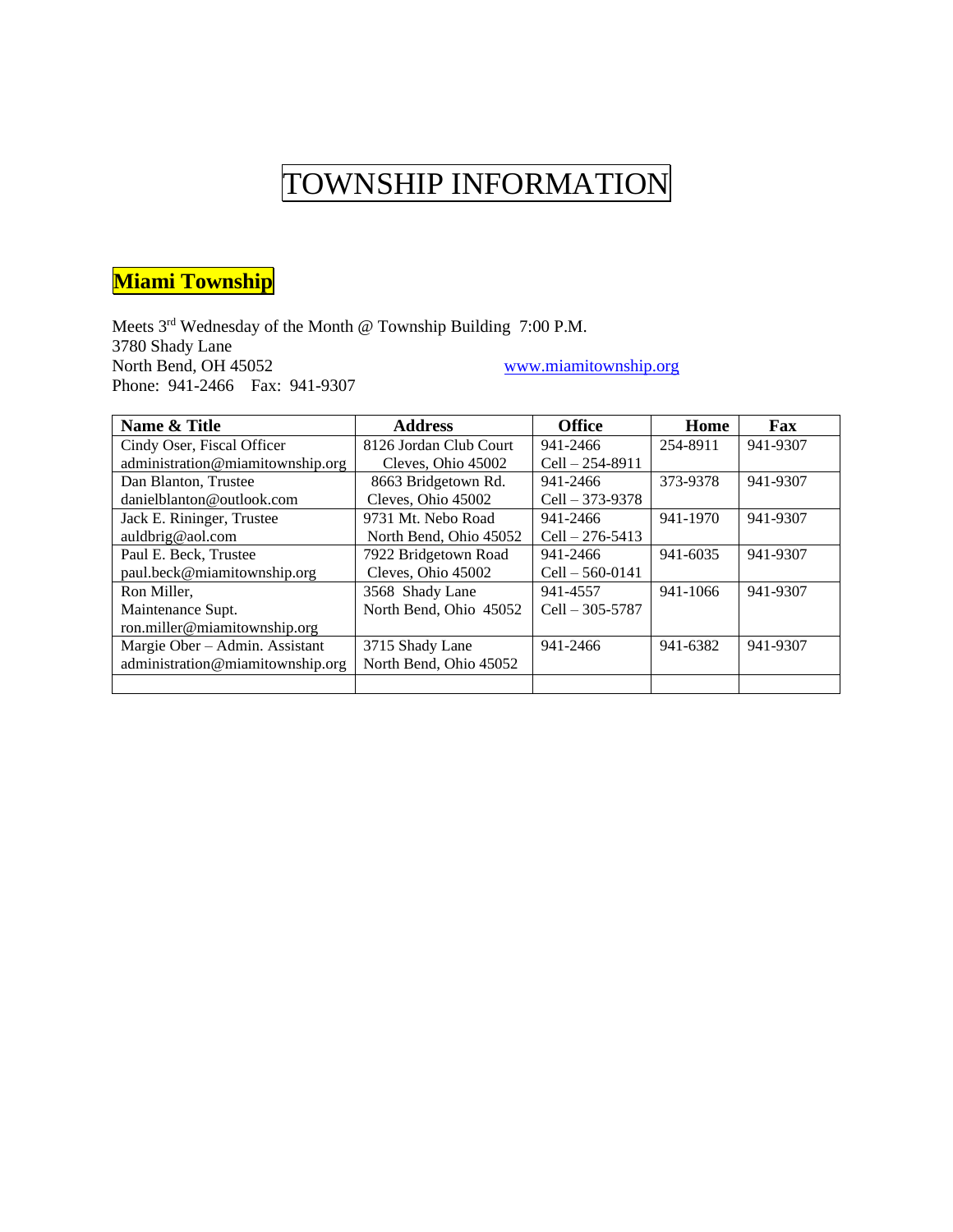### **Springfield Township**

Meets 2nd Tuesday of Month @Township Building 5:30 p.m. 9150 Winton Road www.springfieldtwp.org Cincinnati, Ohio 45231-3830 Phone: 522- 1410 Fax: 729- 0818

#### **SEND ALL MAIL TO 9150 WINTON ROAD CINCINNATI, OH 45231**

| Name & Title                    | <b>Address</b>         | <b>Office</b> | Home | Fax      |
|---------------------------------|------------------------|---------------|------|----------|
| Dan Berning, Fiscal Officer     | 9150 Winton Road       | 522-1410      |      | 729-0818 |
| danberning@springfieldtwp.org   | Cincinnati, Ohio 45231 |               |      |          |
| Joseph Honerlaw, Trustee        | 9150 Winton Road       | 522-1410      |      | 729-0818 |
| jhonerlaw@springfieldtwp.org    | Cincinnati, Ohio 45231 |               |      |          |
| Mark Berning, Trustee           | 9150 Winton Road       | 522-1410      |      | 729-0818 |
| markberning@springfieldtwp.org  | Cincinnati, Ohio 45231 |               |      |          |
| Kristie Dukes Davis, Trustee    | 9150 Winton Road       | 522-1410      |      | 729-0818 |
| kdavis@springfieldtwp.org       | Cincinnati, Ohio 45231 |               |      |          |
| Chris Gilbert, Administrator    | 9150 Winton Road       | 522-1410      |      | 522-1411 |
| cgilbert@springfieldtwp.org     | Cincinnati, Ohio 45231 |               |      |          |
| Kathleen Kennedy, Director of   | 9150 Winton Road       | 522-1410      |      | 522-1411 |
| Admin. Services                 | Cincinnati, Ohio 45231 |               |      |          |
| kkennedy@springfieldtwp.org     |                        |               |      |          |
| Michael Gould, Public Works     | 952 Compton Road       | 522-1410      |      | 729-0818 |
| Director                        | Cincinnati, Ohio 45231 |               |      |          |
| mgould@springfieldtwp.org       |                        |               |      |          |
| Michael Stine, Zoning Inspector | 9150 Winton Road       | 522-1410      |      | 729-0818 |
| mstine@springfieldtwp.org       | Cincinnati, Ohio 45231 |               |      |          |
|                                 |                        |               |      |          |
|                                 |                        |               |      |          |
|                                 |                        |               |      |          |
|                                 |                        |               |      |          |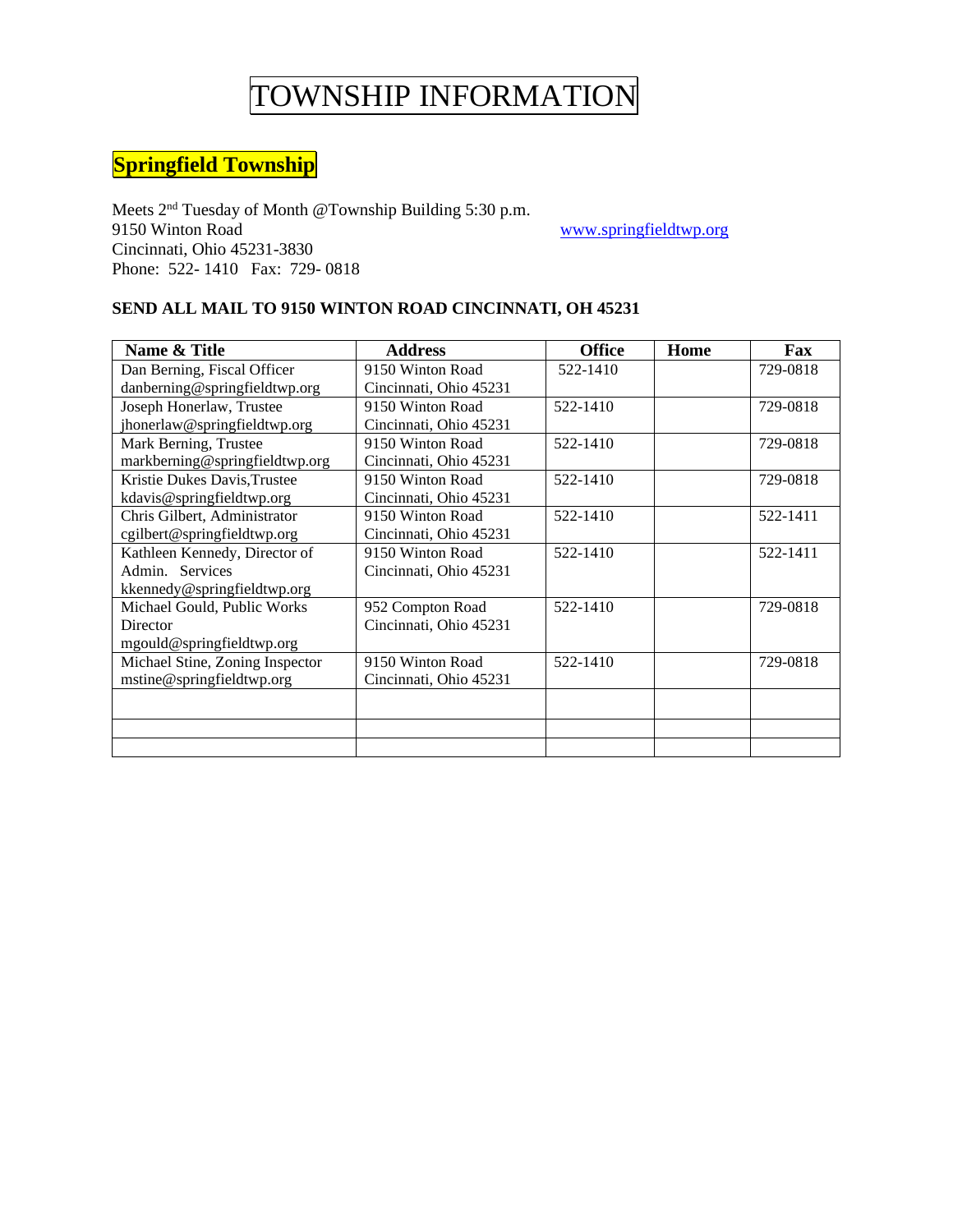### **Sycamore Township**

Meets 1<sup>st</sup> and 3<sup>rd</sup> Tuesday @ Township Building 7:00 p.m. 8540 Kenwood Road Cincinnati, Ohio 45236-2010 Phone: 791-8447 Fax: 792-8564

| Name & Title                          | <b>Address</b>          | <b>Office</b> | Home     | Fax      |
|---------------------------------------|-------------------------|---------------|----------|----------|
| Robert C. Porter, III. Fiscal Officer | 7145 Nodding Way        | 621-3993      | 793-1751 | 792-8564 |
| info@sycamoretownship.org             | Cincinnati, Ohio 45243  |               |          |          |
| Tom James, Trustee                    | 5784 White Chapel Drive | 791-8447      | 378-5254 | 792-8564 |
| info@sycamoretownship.org             | Cincinnati, Ohio 45236  |               | (Cell)   |          |
| Thomas J. Weidman, Trustee            | 8180 Kemper Ridge Ct.   | 791-8447      | 489-1350 | 792-8564 |
| info@sycamoretownship.org             | Cincinnati, OH 45249    |               |          |          |
| James LaBarbara, Trustee              | 6585 Westover Circle    | 791-8447      |          | 792-8564 |
| info@sycamoretownship.org             | Cincinnati, Ohio 45236  |               |          |          |
| Tracy Kellums, Road Superintendent    | 8567 Plainfield Rd      | 792-7257      | 200-2844 | 792-8564 |
| tkellums@sycamoretownship.org         | Cincinnati, OH 45236    |               | (CELL)   |          |
| Ray Warrick, Administrator            | 5466 Grand Legacy Dr.   | 792-7277      |          | 792-8564 |
| rwarrick@sycamoretownship.org         | Mainevelle, Ohio 45039  |               |          |          |
| Skylor R. Miller, Zoning              | 8540 Kenwood Road       | 792-7252      |          | 792-8564 |
| Administration-                       | Cincinnati, Ohio 45236- |               |          |          |
| smiller@sycamoretownship.org          | 2010                    |               |          |          |
| Doug Morath, Fire Safety & Zoning     | 8540 Kenwood Road       | 792-7246      |          | 792-8564 |
| Inspector                             | Cincinnati, Ohio 45236- |               |          |          |
| dmorath@sycamoretownship.org          | 2010                    |               |          |          |
| Sharon Johnson, Administration        | 8540 Kenwood Road       | 791-8447      |          | 792-8564 |
| sjohnson@sycamoretownship.org         | Cincinnati, OH 45236-   |               |          |          |
|                                       | 2010                    |               |          |          |
| Jessica Daves, Planning & Zoning      | 8540 Kenwood Road       | 792-7245      |          | 792-8564 |
| Assistant                             | Cincinnati, OH 45236-   |               |          |          |
| jdaves@sycamoretownship.org           | 2010                    |               |          |          |
| Debbie Campbell, Administration       | 8540 Kenwood Road       | 792-7259      |          | 792-8564 |
| dcampbell@sycamoretownship.org        | Cincinnati, OH 45236-   |               |          |          |
|                                       | 2010                    |               |          |          |
| Beth Gunderson, Administration        | 8540 Kenwood Road       | 792-7250      |          | 792-8564 |
| bgunderson@sycamoretownship.org       | Cincinnati, OH 45236-   |               |          |          |
|                                       | 2010                    |               |          |          |
| Steve Reutelshofer, Design            | 8540 Kenwood Road       | 792-7258      |          | 792-8564 |
| Technician                            | Cincinnati, OH 45236-   |               |          |          |
| sreutelshofer@sycamoretownship.org    | 2010                    |               |          |          |
| Dan Durham, Project Inspector         | 8540 Kenwood Road       | 792-2747      |          | 792-8564 |
| ddurham@sycamoretownship.org          | Cincinnati, OH 45236-   |               |          |          |
|                                       | 2010                    |               |          |          |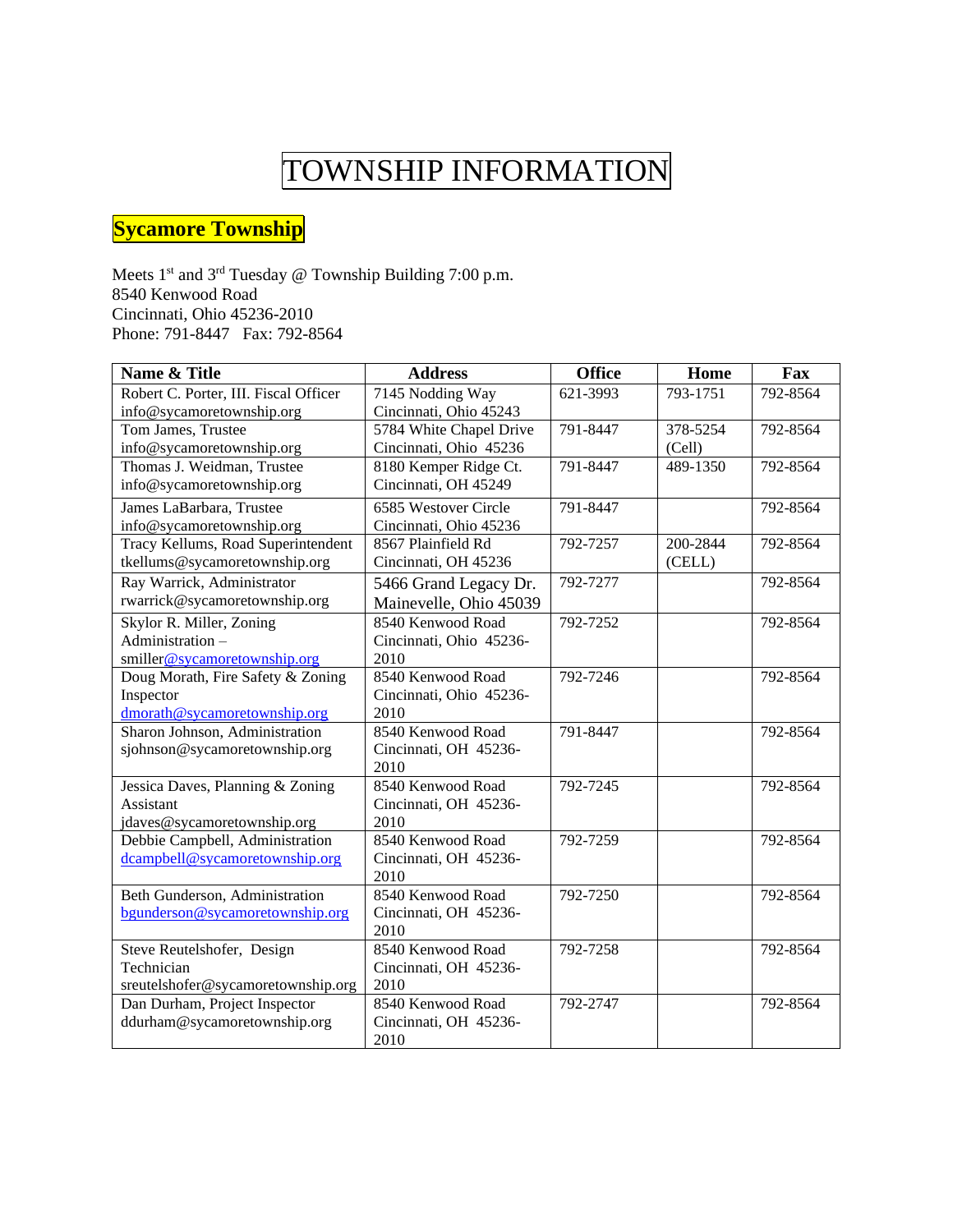### **Symmes Township**

Meets 1<sup>st</sup> Tuesday 7:00 p.m. @ Township Building 9323 Union Cemetery Road Symmes Township, Ohio 45140-9386 Phone: 683-6644 Fax: 683-6626

| Name & Title                    | <b>Address</b>         | <b>Office</b> | Home             | Fax      |
|---------------------------------|------------------------|---------------|------------------|----------|
| Joe Grossi, Fiscal Officer      | 11982 Paul Meadows     | 683-6644      | $C - 604 - 1064$ | 683-6626 |
| jgrossi@symmestownship.org      | Drive Cincinnati, OH   |               |                  |          |
|                                 | 45249                  |               |                  |          |
| Ken Bryant, Trustee             | 8690 Calumet Way       | 683-6644      | 489-1886         | 683-6626 |
| kennethbryant@fuse.net          | Cincinnati, Ohio 45249 |               |                  |          |
| Jodie L. Leis, Trustee          | 12163 Waters Edge      | 683-6644      | 677-8411         | 683-6626 |
| Jodie.leis@gmail.com            | Loveland, OH 45140     |               |                  |          |
|                                 |                        |               |                  |          |
| Phil Beck, Trustee              | 9983 Walnutridge Ct.   | 683-6644      | 891-3704         | 683-6626 |
| beckfortrustee@fuse.net         | Cincinnati, OH 45242   |               |                  |          |
| Bill Pitman, Director of Public | 6695 Pinoak Drive      | 683-6644      | H-575-3461       | 683-6626 |
| Works                           | Loveland, OH 45140     | $Ext-2301$    | $C-623-5993$     |          |
| bpitman@symmestownship.org      |                        |               |                  |          |
| Kim Lapensee, Administrator     | 6525 Kalbfleisch       | 683-6644      | $C-702-8476$     | 683-6626 |
| klapensee@symmestownship.org    | Middletown, OH 45042   | $X-2302$      |                  |          |
|                                 |                        |               |                  |          |
|                                 |                        |               |                  |          |
|                                 |                        |               |                  |          |